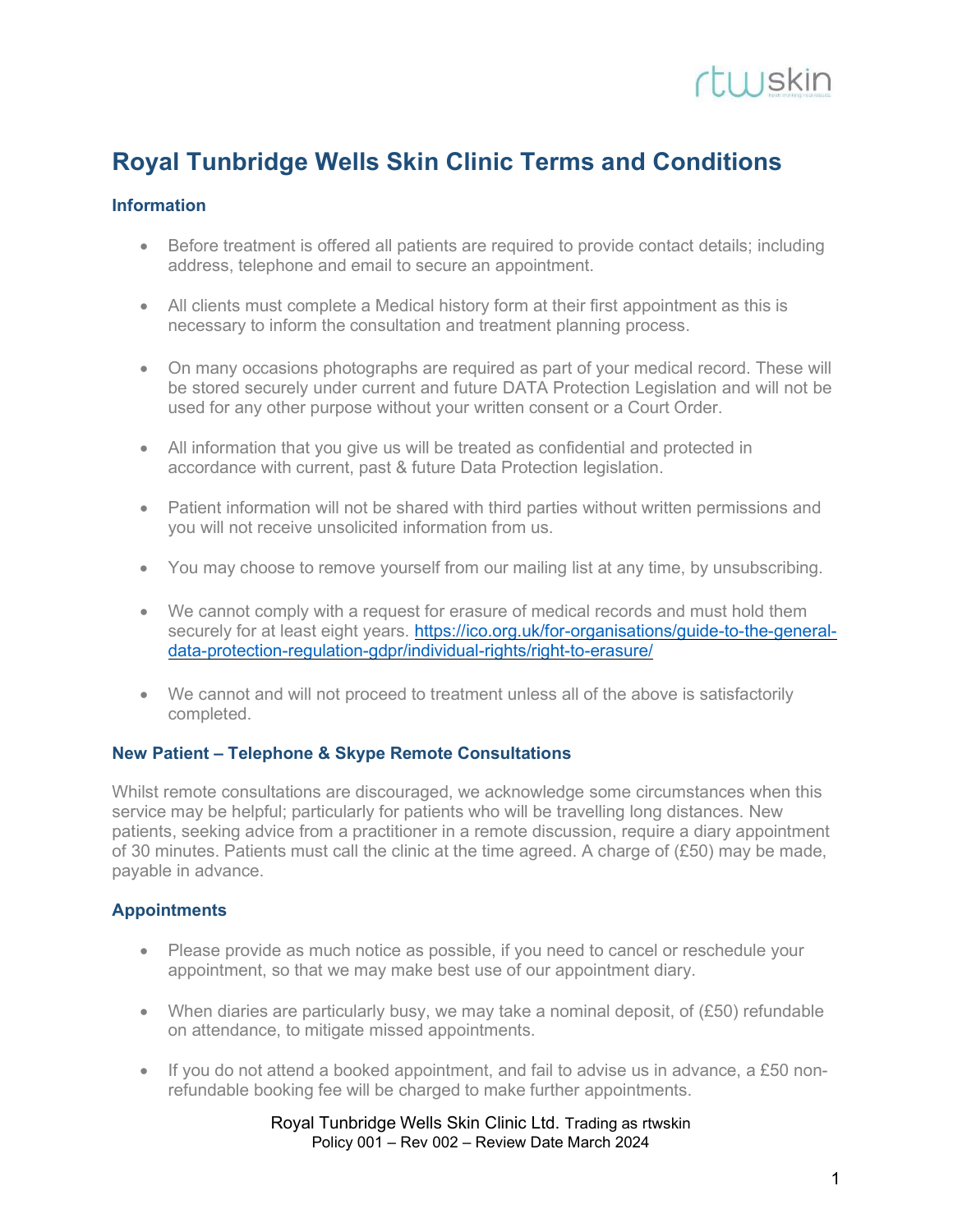

- Please do NOT attend the clinic for an appointment if you are unwell. If you are unsure, please call and discuss. Many treatments are contraindicated if you are unwell; this includes colds, cold sores or local skin infections.
- Routine review appointments are offered after treatment with Botulinum Toxin as a courtesy. If you are unable to attend the review appointment at 2 - 4 weeks, no additional treatment or 'top up' is provided once the review period of 2 - 4 weeks has passed.
- New patients are seen for consultation and assessment by prior arrangement, treatment may be provided on the first visit, but this is not recommended.

# Children

We do not treat children or young adults under the age of 18 without the attendance and consent of a parent or guardian.

Please do not bring children to the clinic unless they are old enough to be left unsupervised. Children will not be allowed to accompany you into the treatment rooms.

#### Payment

- Patients will receive one free of charge consultation for aesthetic procedures; subsequent consultations will be subject to a (£50) fee.
- Dermatology Consultations are charged at £85.00 other than for under 18's or those in full time education.
- Travel Clinic Consultations are charged at £15.00
- You will be advised of the full costs of any treatment plan proposed and agreed, including that of any maintenance treatment, before any treatment is undertaken.
- Payment is taken, in full at the time of treatment.
- The clinic accepts cash, or major debit and credit cards.
- For treatments listed below, a non-refundable deposit is taken at the time of booking, as staff time is allocated and products will be prepared, a minimum of (3 days) in advance.
	- i) Sculptra (£300)
	- ii) Silhouette Soft poly-l-lactic acid threads (£300)
	- iii) SmartXide Co2 Laser Resurfacing (£300)
- A discretionary deposit may be requested for some other treatments and in some circumstances.

Royal Tunbridge Wells Skin Clinic Ltd. Trading as rtwskin Policy 001 – Rev 002 – Review Date March 2024